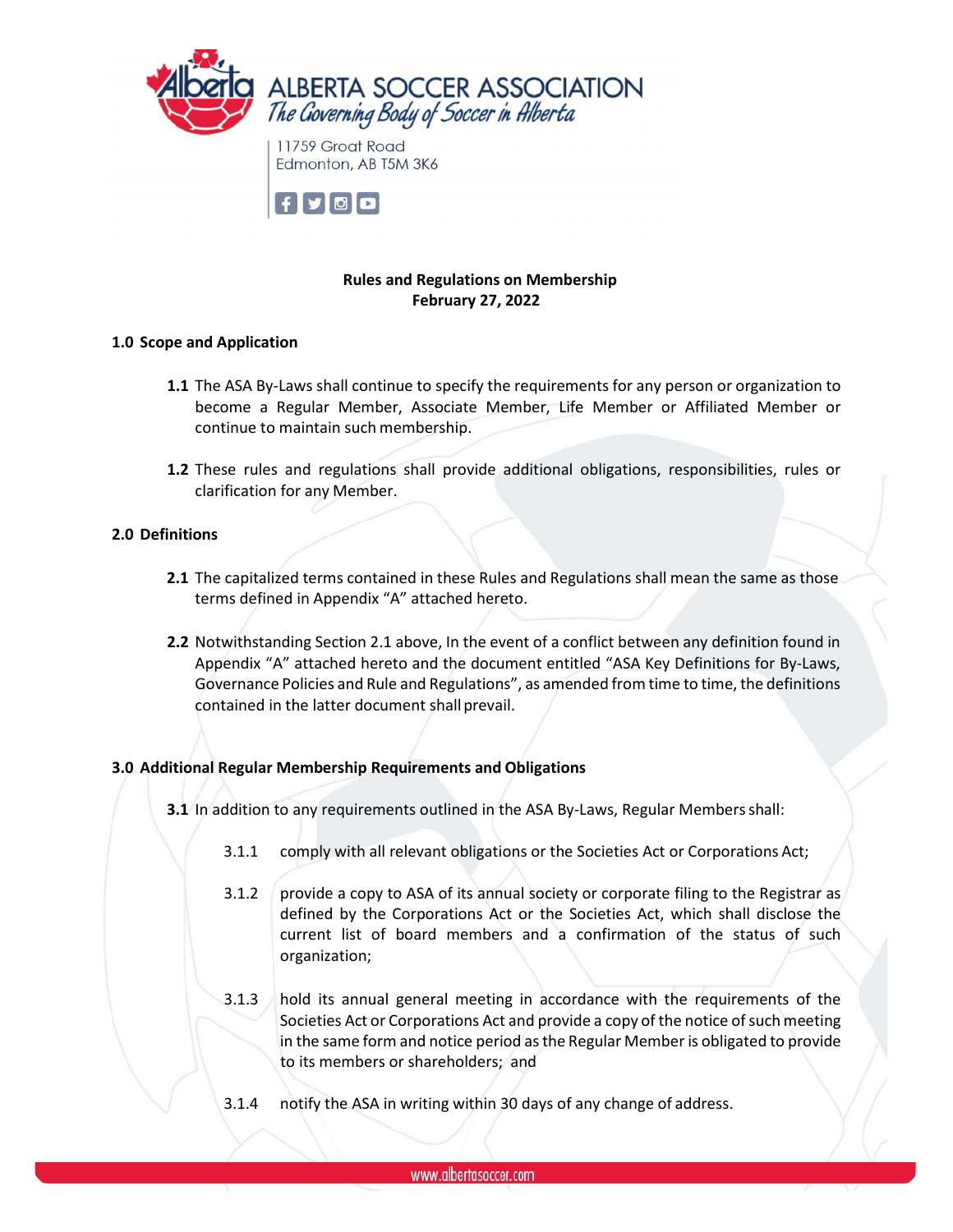

 $\vert f \vert$ y $\vert$ 0 $\vert$ 0 $\vert$ 

- **3.2** Regular Members shall operate only within the geographical boundaries of their District Area, as specified by the ASA.
- **3.3** Regular Members shall pay the relevant annual affiliation fee pursuant to the ASA approved budget as approved by the Members.
- **3.4** Unless a Regular Member was in good standing prior to January 1, 2016, each Regular Member shall register not less than 1000 soccer playing children, youths or adults cumulatively for the indoor and outdoor soccer played in any calendar year
- **3.5** Each Regular Member shall have a minimum of four (4) active soccer clubs listed as an active members within their respective District Area at any time orshall organize a minimum of four (4) leagues which are internal (contained within the District Area) each with a minimum of four (4) teams in each internal league.
	- 3.5.1.1 Must submit the required registration information to the ASA central database as per the timelines set by the ASA annually.
	- 3.5.1.2 Will make membership payments to the ASA subject to the agreed upon player / team fees in the current fiscal year.
- **3.6** Each District Area shall have only one (1) Regular Member except for the following;
	- 3.6.1 Each of District Area 4 and District Area 8 may each have one (1) Regular Member administering youth (age 19 years and younger) soccer and one (1) Regular Member administering senior (aged over 19 years) soccer with the following exceptions;
		- 3.6.1.1 both Calgary United Soccer Association and Calgary Women's Soccer Association shall be eligible to administer senior soccer in District Area 4; but should either the Calgary United Soccer Association or the Calgary Women's Soccer Association no longer be registered as a Regular Member for any reason whatsoever, no person or organization shall be granted status as a Regular Member inDistrict Area 4 to administersenior soccer; and
		- 3.6.1.2 Edmonton Minor Soccer Association and Edmonton Interdistrict Youth Soccer Association shall be eligible to administer youth soccer in District Area 8; but should either the Edmonton Minor Soccer Association or the Edmonton Interdistrict Youth Soccer Association no longer be registered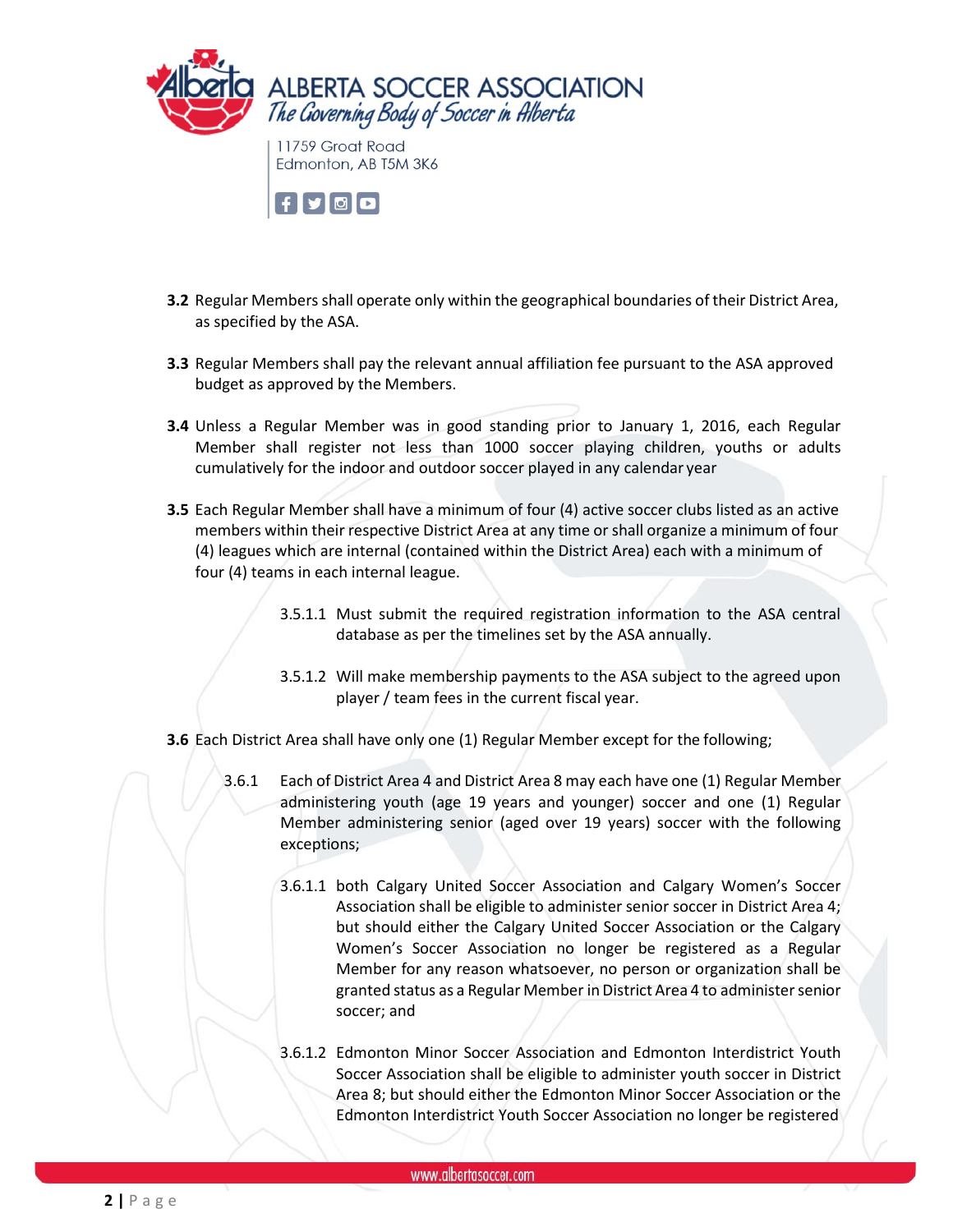

Edmonton, AB T5M 3K6



as a Regular Member for any reason whatsoever, no person or organization shall be granted status as a Regular Member in District Area 8 to administer youth soccer.

**3.7** Each Regular member shall ensure that Youth Member Organizations within their respective District Area shall attain at a minimum the "Provincial Level Three (SQS)" Club License and associated Standards to operate as a Member of their District by May 1, 2023 unless an extension is given by Alberta Soccer Association.

## **4.0 Additional Associate Membership Requirements**

- **4.1** In addition to any requirements outlined in the ASA By-Laws, Associate Membersshall:
	- 4.1.1 administersoccerleagues which shall have a minimum of 4 teams per league; and
	- 4.1.2 pay the relevant annual affiliation fee pursuant to the ASA approved budget as approved by the Members.
- **4.2** Any organization who organizes and maintains a soccer league may apply to become an Associate Member if:
	- 4.2.1 That organization Is a member of a Regular Member; and
	- 4.2.2 The league has a maximum of 50% of its teams located within the District Area of any one Regular Member

provided that the soccer league operated by the proposed Associate Member is not and undertakesthat it will not in the future compete against any soccer league organized and maintained by a Regular Member.

## **5.0 Current Members**

- **5.1** The current 23 Regular Members in 19 District Areas are as follows but may be amended by ASA from time to time:
	- 5.1.1 Sunny South District Soccer Association;
	- 5.1.2 Medicine Hat Soccer Association;
	- 5.1.3 Lethbridge Soccer Association;
	- 5.1.4 Calgary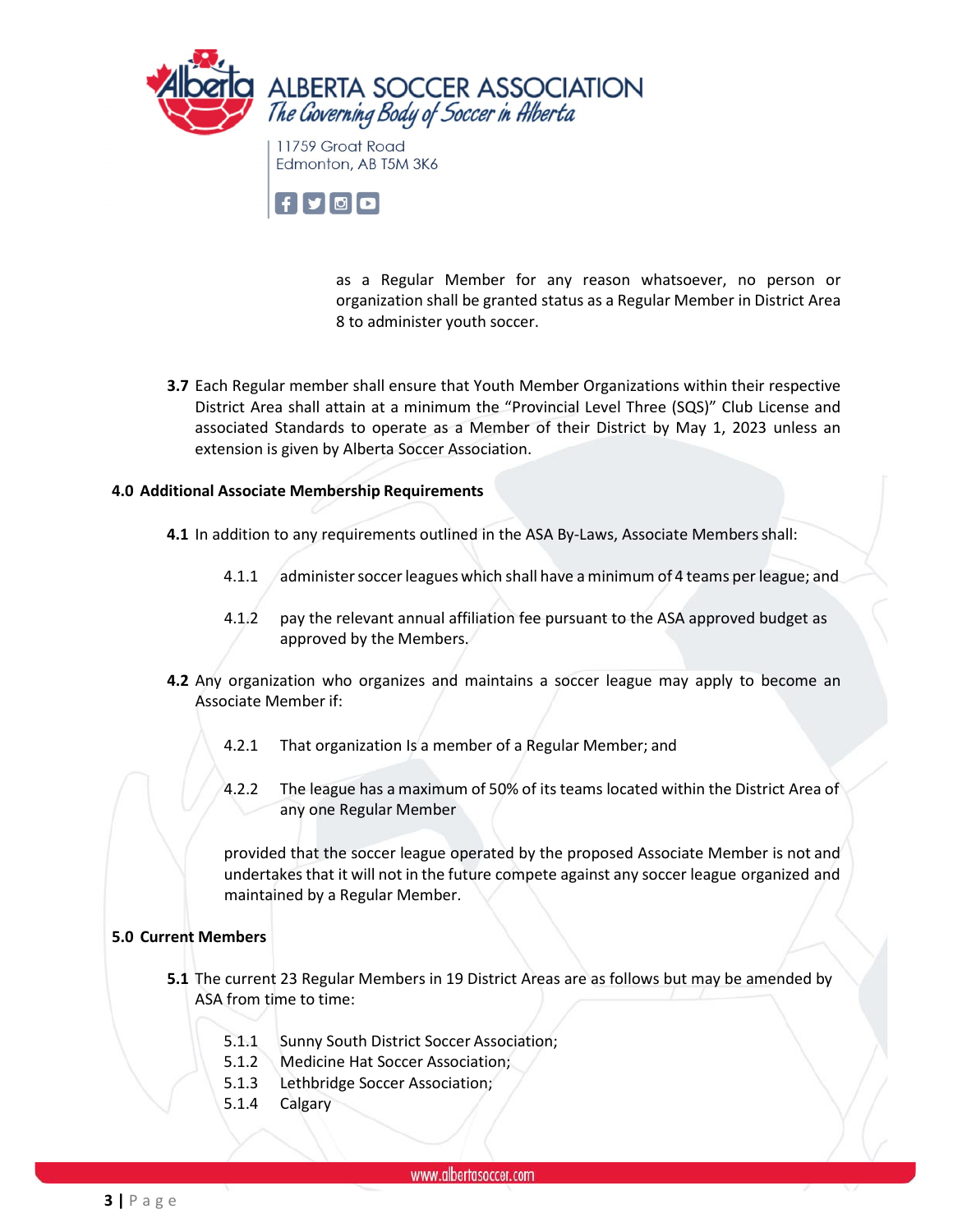

11759 Groat Road Edmonton, AB T5M 3K6



- 5.1.4.1 Calgary Minor Soccer Association;
- 5.1.4.2 Calgary United Soccer Association and;
- 5.1.4.3 Calgary Women's Soccer Association;
- 5.1.5 Central Alberta Soccer Association;
- 5.1.6 Big Country Soccer Association;
- 5.1.7 Foothills Soccer Association;
- 5.1.8 Edmonton
	- 5.1.8.1 Edmonton Minor Soccer Association;
	- 5.1.8.2 Edmonton Interdistrict Youth Soccer Association; and
	- 5.1.8.3 Edmonton District Soccer Association;
- 5.1.9 St. Albert Soccer Association;
- 5.1.10 Tri-County Soccer Association;
- 5.1.11 NW Central Soccer Association;
- 5.1.12 Lakeland District Soccer Association;
- 5.1.13 Northwest Peace Soccer Association;
- 5.1.14 Fort McMurray Youth Soccer Association;
- 5.1.15 Battle River Soccer Association;
- 5.1.16 Sherwood Park District Soccer Association;
- 5.1.17 Airdrie and District Soccer Association;
- 5.1.18 Red Deer City Soccer Association; and
- 5.1.19 Canal Links Soccer Federation.
- **5.2** The current three (3) Associate Members are as follows but may be amended by ASA from time to time :
	- 5.2.1 Alberta Universities (CIS);
	- 5.2.2 Alberta Colleges (ACAC); and
- **5.3** The current list of Life Members of the ASA together with the relevant year of membership grant are as follows but may be amended by ASA from time to time:
	- 5.3.1 John Dolan (1960);
	- 5.3.2 J. McKee (1960);
	- 5.3.3 J. King (1960);
	- 5.3.4 Col N Dingle (1960);
	- 5.3.5 T. Connelly (1960);
	- 5.3.6 O. Tinnel (1960);
	- 5.3.7 C. Small (1960);
	- 5.3.8 Sam Donaghey (1968);
	- 5.3.9 Bill Griffiths (1969);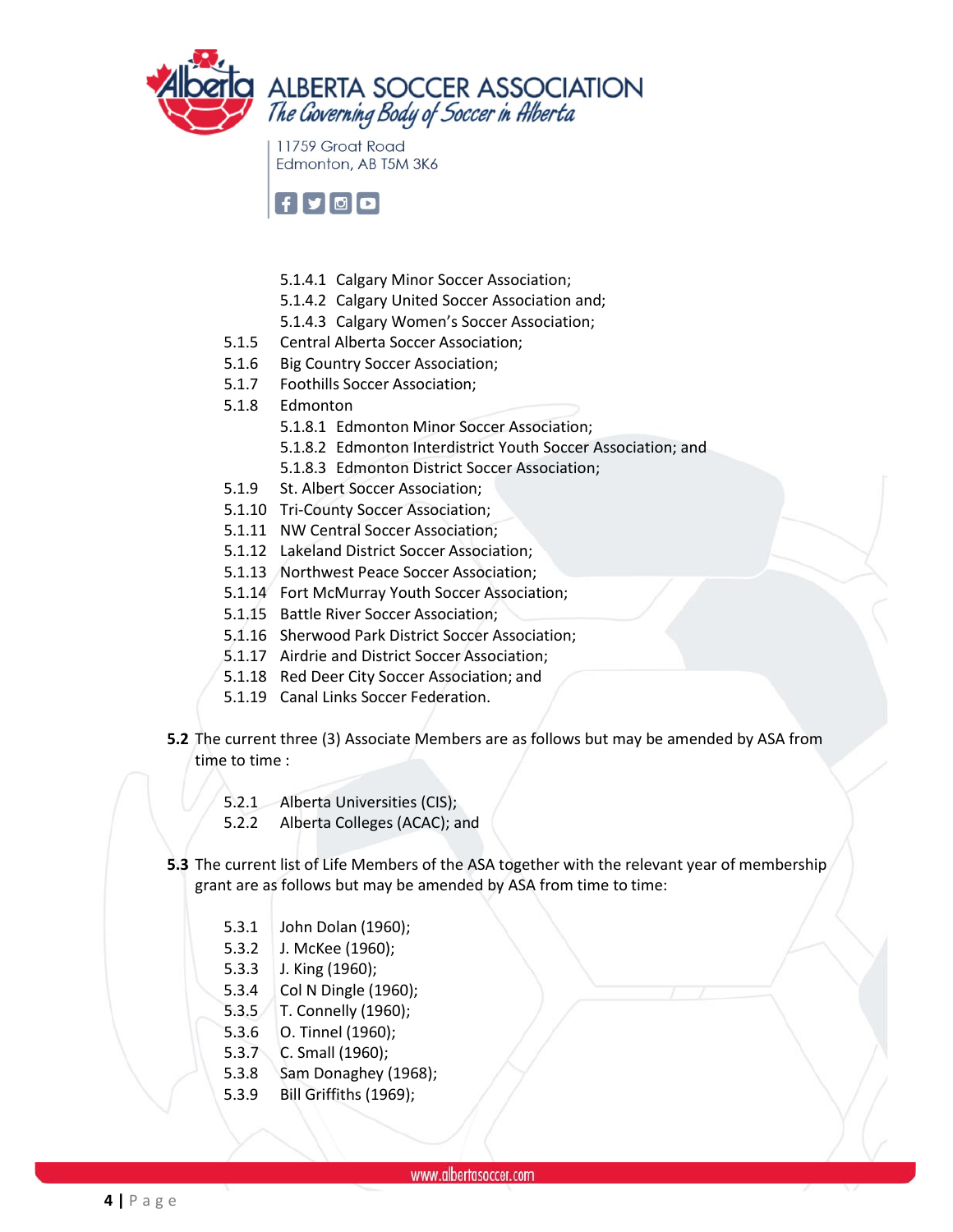

11759 Groat Road Edmonton, AB T5M 3K6



- 5.3.10 Martin Collingwood (1969);
- 5.3.11 Frank Miles (1970);
- 5.3.12 Jack Butler (1974);
- 5.3.13 Hugh Baker (1978);
- 5.3.14 Peter Hancock (1982);
- 5.3.15 Jack Taylor (1984);
- 5.3.16 Jim Fleming (1987);
- 5.3.17 Harry Skidmore (1989);
- 5.3.18 Bill Gillhespy (1993);
- 5.3.19 Doug Redding (1994);
- 5.3.20 Bert Goldberger (1997);
- 5.3.21 Julie Hein (1998);
- 5.3.22 Adrian Newman (1999);
- 5.3.23 Pier Siccardi (2004);
- 5.3.24 Peter MacKenzie (2005);
- 5.3.25 Sean Kiernan (2009);
- 5.3.26 Bill Malone (2012);
- 5.3.27 Gary Sampley (2014);
- 5.3.28 Mike Traficante (2014);
- 5.3.29 Brent Thorburn (2015);
- 5.3.30 Nancy Thorburn (2015);
- 5.3.31 Joanne Mazurkewich (2016);
- 5.3.32 Derek Douglas (2016);
- 5.3.33 Fred Kern (2017);
- 5.3.34 Graham Wood (2021);
- 5.3.35 Gord Franson (2022).

## **6.0 New Membership Applications**

- **6.1** All applications by any person or organization to become a Member:
	- 6.1.1 shall be filed with the ASA a minimum of sixty (60) days prior to the scheduled date of the ASA Annual General Meeting held in January of each calendar year on a form approved by the Board of Directors and provided by the ASA administration;
	- 6.1.2 shall comply with all of the conditions listed in Article II.1 of the ASA By-laws where applicable;
	- 6.1.3 must complete all of the conditions listed in Rule 1 of the ASA GovernancePolicy on Membership where applicable; and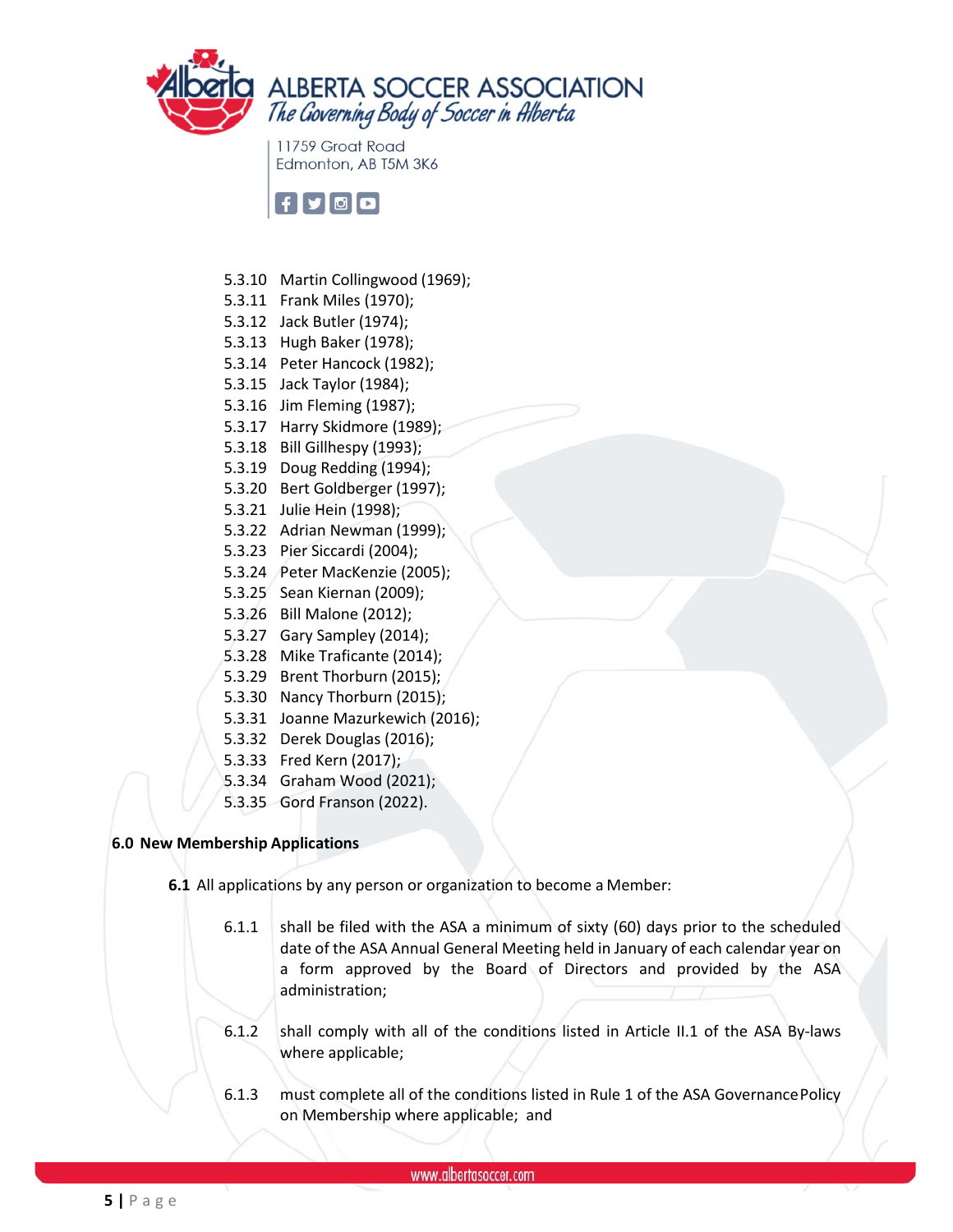

 $\mathbf{f}[\mathbf{y}[\mathbf{0}]\mathbf{O}]$ 

- 6.1.4 shall include the following support and documentation:
	- 6.1.4.1 written notice to any District Area to which the proposed Member is leaving and particulars of the method of leaving that District Area;
	- 6.1.4.2 letters of support from 2 Regular Members or Associate Members, who are then in good standing one of which shall raise a motion for new membership at the ASA's annual general meeting or any special meeting;
	- 6.1.4.3 any support letters from the towns or soccer clubs within the proposed District Area under application;
	- 6.1.4.4 detailed soccer player numbers by age, category and tier for the past three (3) calendar years;
	- 6.1.4.5 detailed budget for the upcoming the first fiscal year of operation, including provisions for start-up funding; and
	- 6.1.4.6 a statement from the Board of Directors of the proposed new Member stating the reasons for the application.

## **7.0 Notice(s) to Members**

- **7.1** A minimum of 30 days' notice shall be provided to all Regular, Associate Members and Life Members of any planning meeting.
- **7.2** The form of notice described in Section 7.1 may be provided to all Members by:
	- 7.2.1 Mail (Regular or Registered);
	- 7.2.2 Courier;
	- 7.2.3 Electronic Mail (E-Mail) .